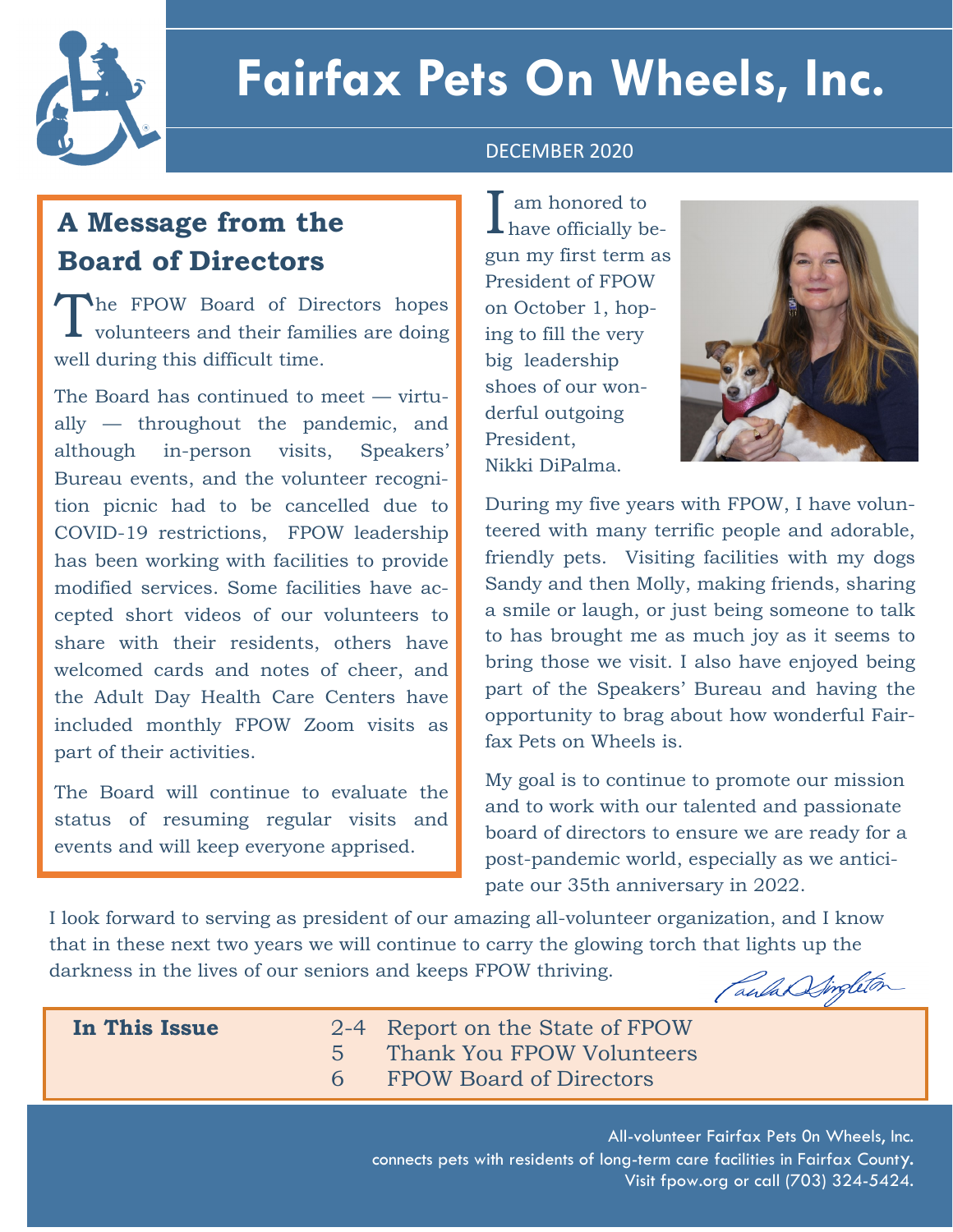## **Report on the State of FPOW 2019—2020**

Fairfax Pets on Wheels, Inc. began the fiscal year on our normal trajectory, working hard to ensure we had a solid program with dedicated volunteers who continue to bring happiness and contentment to our often-forgotten population in Fairfax County: the residents of long-term care facilities. We had no way of knowing how quickly and drastically the world would change. Even though we ceased facility visits from mid-March through the end of the fiscal year (September 30, 2020), the Board of Directors has continued to meet (via Zoom) on a quarterly basis and through regular emails. In addition, some volunteers and Board members maintained duties and accomplished administrative tasks both related to the pandemic and its effect on our organization, as well as everyday maintenance such as reviewing and updating our procedures and policies — to keep FPOW going.

Until we stopped visiting and holding orientations and temperament testing due to the pandemic, our all-volunteer organization continued the tradition and our mission of "helping to lick loneliness." We welcomed more than 23 new volunteer teams and contributed more than 2,073 hours of pet visitation to 15 long-term care facilities and four Adult Day Health Care Centers under the

auspices of the Fairfax Area Agency on Aging Volunteer Solutions. FPOW's partnership with the Agency has allowed our volunteers to have meaningful interactions with the residents of the long-term care facilities and Adult Day Health Care Centers we serve. We continue to owe thanks to the Fairfax Area Agency on Aging Volunteer Solutions and Ombudsman Program.

During the pandemic we were accepted for inclusion in the United Way of the National Capital Area campaign. Remember to designate #8907 when pledging. FPOW was also part of the Combined Federal Campaign (CFC: #51148). Fundraising through United Way and CFC is crucial to FPOW's bottom line and allows us to remain a successful program.

Prior to the beginning of 2020, the Board was meeting separately for planning meetings to discuss communication/marketing projects and goals to recruit more volunteers, retain our current cadre of volunteers, and get current FPOW volunteers excited about leadership positions, as well as how to better market ourselves in a highly technical world. We hope to resume these meetings later this year.

The Speakers' Bureau was able to conduct New Volunteer Orientation presentations throughout the end of 2019 and early into 2020, reaching more than 60 potential volunteers. In addition, the Speakers' Bureau made presentations and/or staffed information tables at United Way, CFC, and community events.



**Help bring joy this season.** Buy your gifts at [AmazonSmile.](https://smile.amazon.com/gp/chpf/homepage/ref=smi_chpf_redirect?ie=UTF8&ein=54-1819865&ref_=smi_ext_ch_54-1819865_cl)  Your purchase will generate donations to Fairfax Pets On Wheels, Inc.

All-volunteer Fairfax Pets 0n Wheels, Inc. connects pets with residents of long-term care facilities in Fairfax County.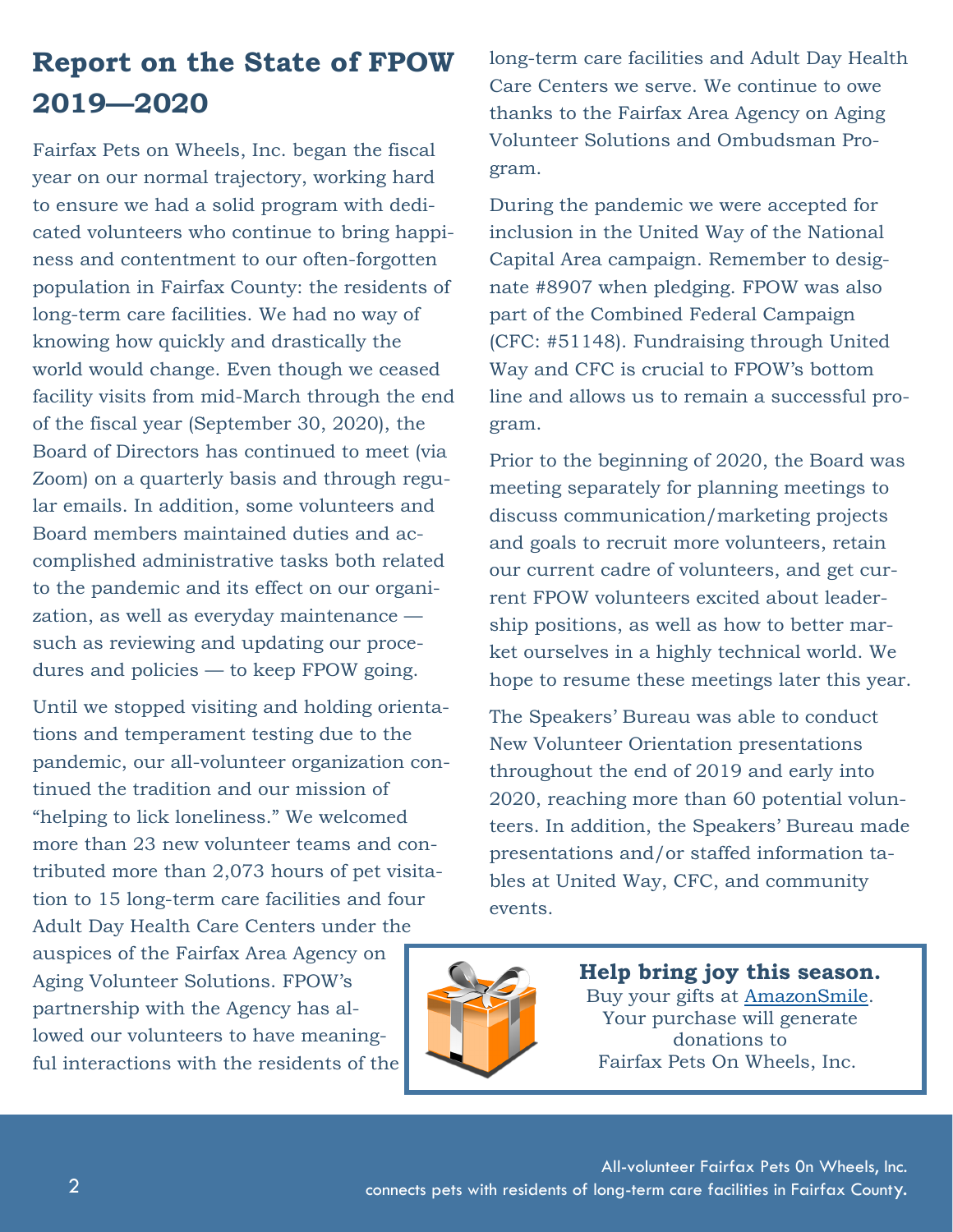

# **And the answer is…**

**Don't miss out on any news from FPOW.**

Send a quick email to [dfspetsonwheels@fairfaxcounty.gov](mailto:dfsfairfaxpetsonwhheels@fairfaxcounty.gov)

Subject: **Email** or **Snail Mail** Or leave a message at (703) 324-5424

**Get the news the way YOU want it!**

Unfortunately, we had to cancel our annual FPOW volunteer appreciation picnic that was scheduled for June 7 as well as various social events that were either planned or in the process of being planned. Although we had to cancel our appreciation event, we sent all volunteers an FPOW mask with a filter pocket, and we received notes from numerous volunteers thanking us for the timely gift.

FPOW continues its partnership with the AKC Therapy Dog title program. All dogs — purebred and mixed breed — are eligible to earn the Therapy Dog title. Also, it is important to

note that AKC allows all dogs that hold AKC Therapy Dog titles who are registered with FPOW — a recognized therapy organization and have completed at



Touching Hearts. Changing Lives.

least 10 therapy visits to apply for AKC's Canine Good Citizen (CGC) title with no further CGC testing. Pat Dutton's Lily received the Therapy Dog Excellent title and Susan Dilles' Darwin received the Therapy Dog title. We continue to have Karen Beekman handle our existing merchandise via the website so you can be ready for volunteering again in FPOW gear. In addition, there are still FPOW logo patches available for purchase, or you can purchase an item through Active-Dogs.com, and they will sew the FPOW patch on the item for you.

Prior to ceasing all testing, the Temperament Testing Committee had been kept busy making sure that every pet that becomes an FPOW volunteer has the ability to be an ambassador for our program. There were approximately 48 teams tested, and of those teams 36 passed the temperament test.

A small committee has been exploring ways for FPOW volunteers to maintain a relationship with residents during the pandemic. Facility Liaisons have reached out to Activity Directors to let them know that we are interested in finding ways we can responsibly be a presence for the residents. Sending uplifting videos, sending cards, and making phone calls are some of the ways that FPOW has been able to stay in touch with our residents.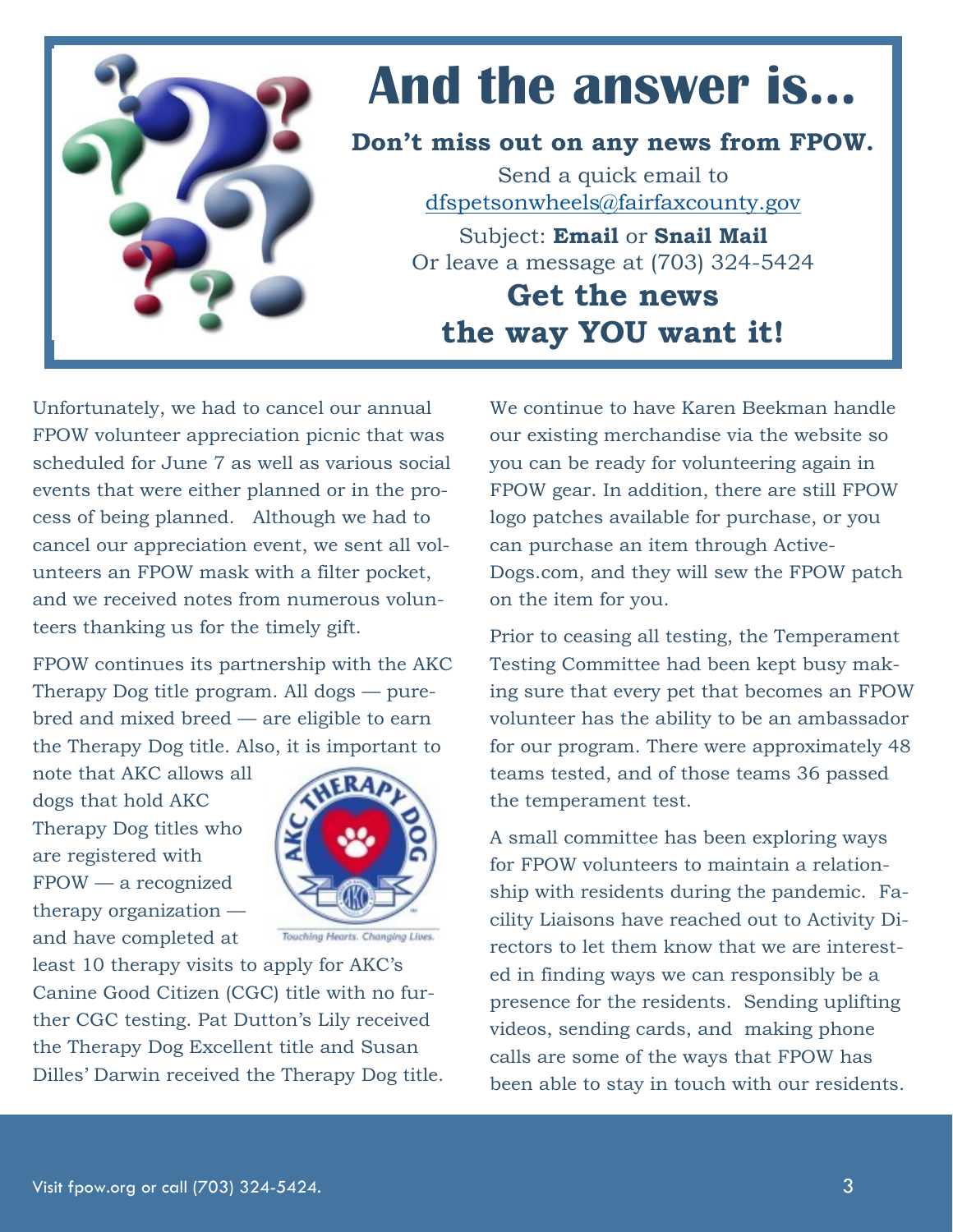There are always so many people to thank for making FPOW successful with their devoted efforts. One group that continues to deserve special recognition is the staff in the FPOW office: Ruth Benker, Madelynn Arnold, Jill Davidson, Carla Graham, Linda Martin, and Terry Carroll. Although their time in the office is currently on pause, their ongoing commitment to the many tasks and all the paperwork that make our program happen are essential to the continued success of FPOW. Their contribution and dedication is crucial as they quietly and continually provide numerous hours to the program behind the scenes.

To all volunteers who serve on our various committees, (Merchandise, Office, Speakers' Bureau, Temperament Testing, and Nominating), we are very thankful that you have stepped up to the plate and remain grateful for all you do.

I would also like to thank all members of the Board of Directors over the last four years who assisted me in every way as President of the Board. No matter the year, the Board was always willing to help with the many tasks involved in running the program with more than 140 volunteers both two- and four-legged. The Board continues to move FPOW forward to meet any new challenges. Special thanks to Ruth Benker and Madelynn Arnold for their continued dedication and support during my tenure. I could not have fulfilled this obligation as President without them. In addition, I would like to give a shout out to three long time Board members who will be rolling off the Board this year and who have provided

countless hours in support of our program: Tracy Van Duston, Patty Kwapniewski and Linda Martin.

Thanks to you, our volunteers who make time in your busy lives to reach out to the residents. You are not always aware of the good that you are doing by taking time to visit with your pet. Fairfax Pets on Wheels is truly a wonderful way to share your pet's love with other people. I know the residents have missed seeing us and our pets during this time and will happily welcome us back with open arms, in a physically distanced way of course.

Finally, I must admit that I never thought I would end my presidency at such a poignant time. It has been a privilege and honor to serve as President of an organization that I so strongly believe in. I trust that when the country achieves normalcy and we can continue our visitations that we will come back stronger than ever.

As FPOW celebrates our 33rd year we continue to face new challenges, but we are wellpoised to continue to grow, serve, and meet the challenges ahead. Our program is a bright shining light and is a testament to what works when like-minded people and their pets step up to serve the community.

Vihki F. Dibalme.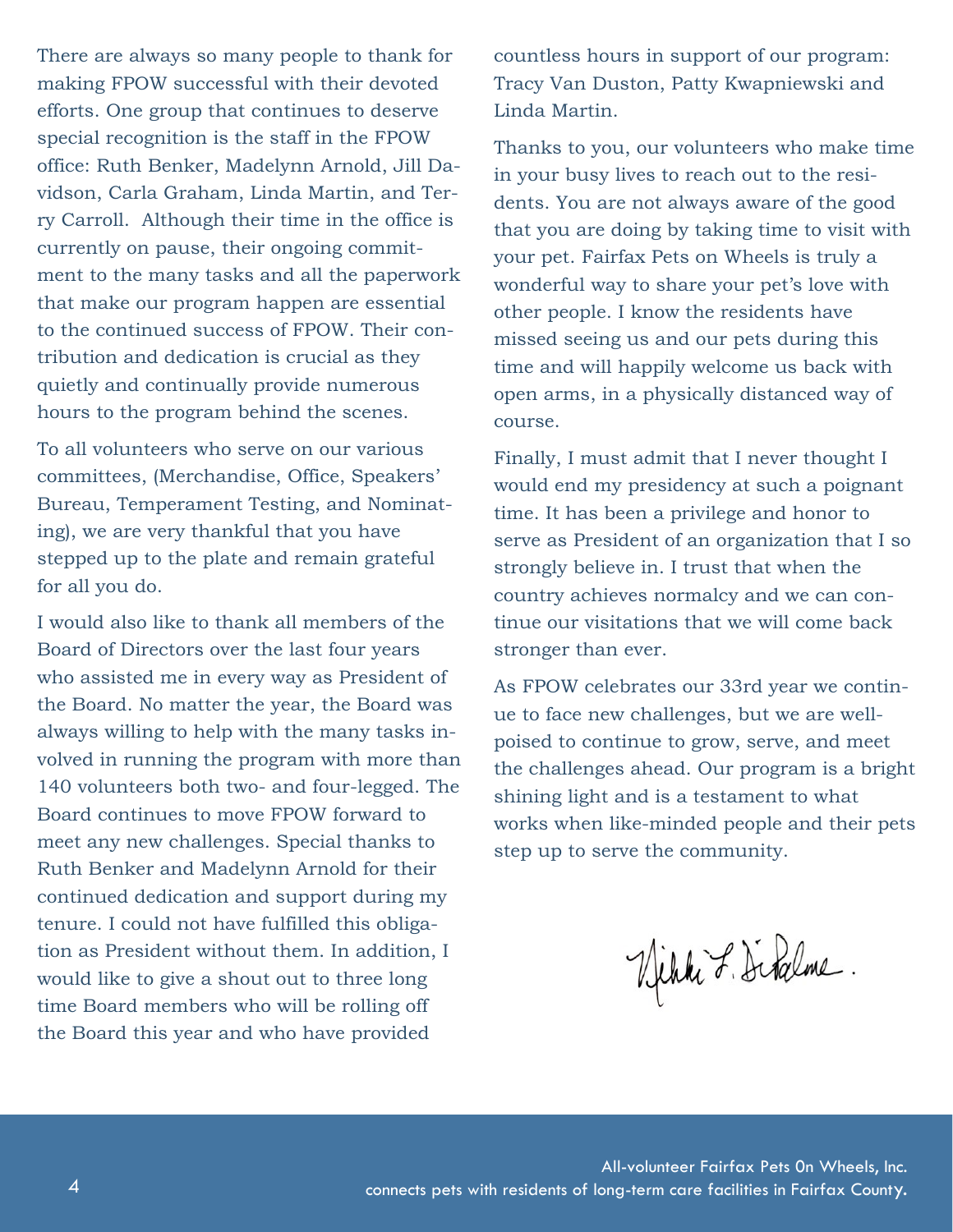### **Thank You, FPOW Volunteers**

**Although we were not able to have our annual volunteer recognition picnic, 30 volunteers received certificates for exceptional hours given to the program in 2019.**

#### **GOLD (100+ hours)**

#### **200+ hours 150-200 hours**

Ruth Benker Patty Kwapniewski Kathi Baker Carla Graham Terry Patton Wendy Mayer

#### **100-150 hours**

Diane Bente Paula Burger John Coleman Diane O'Brien Madelynn Arnold Kye Abboushi Denise Kloeppel Linda Martin Kathy Gallo Paula Singleton Susan Dilles



#### **SILVER (75-99 hours)**



Susan Ledgerwood Bonnie Burnham Jack Ledgerwood Bridget Saunders Joe Ammann

### **BRONZE (50-74 hours)**

 Liz Breyer Terry Carroll Pat Dutton Brian Bryson Mary Portelly Charles Viall Jennifer Draves Laurie Stone



# Thank You!